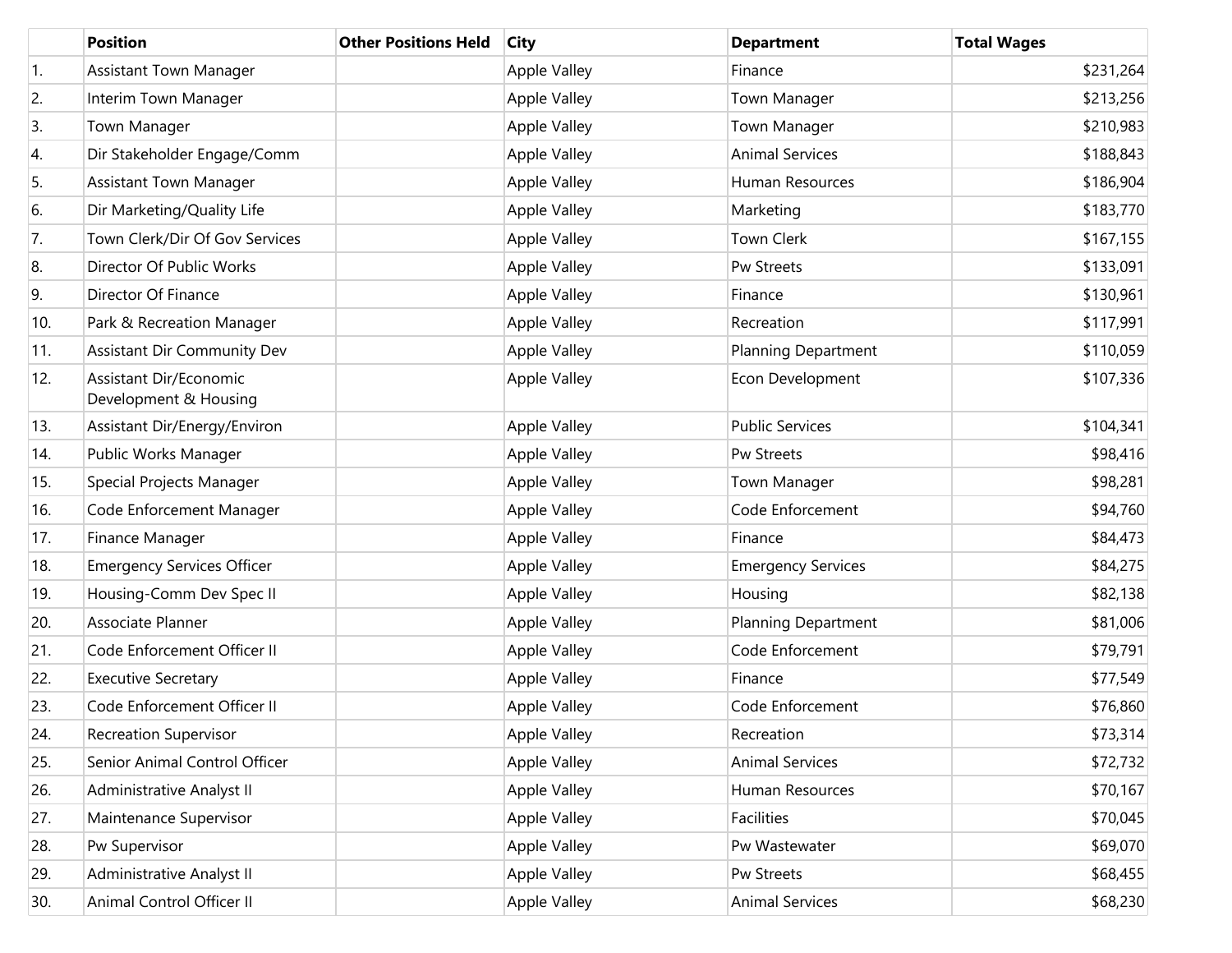| 31. | Animal Control Officer II          | <b>Apple Valley</b> | <b>Animal Services</b>     | \$66,466 |
|-----|------------------------------------|---------------------|----------------------------|----------|
| 32. | Code Enforcement Officer II        | Apple Valley        | Code Enforcement           | \$65,932 |
| 33. | Pw Supervisor                      | <b>Apple Valley</b> | Pw Streets                 | \$65,907 |
| 34. | Animal Shelter Supervisor          | <b>Apple Valley</b> | <b>Animal Services</b>     | \$65,178 |
| 35. | Maintenance Worker II              | <b>Apple Valley</b> | Pw Wastewater              | \$64,918 |
| 36. | Deputy Town Clerk                  | Apple Valley        | Town Clerk                 | \$64,685 |
| 37. | Code Enforcement Officer II        | <b>Apple Valley</b> | Code Enforcement           | \$64,394 |
| 38. | Administrative Secretary           | Apple Valley        | Marketing                  | \$64,026 |
| 39. | Code Enforcement Supervisor        | <b>Apple Valley</b> | Code Enforcement           | \$58,476 |
| 40. | Animal Control Technician          | <b>Apple Valley</b> | <b>Animal Services</b>     | \$57,373 |
| 41. | Maintenance Worker II              | <b>Apple Valley</b> | Facilities                 | \$54,358 |
| 42. | Animal Control Technician          | <b>Apple Valley</b> | <b>Animal Services</b>     | \$53,888 |
| 43. | Animal Services Supervisor         | <b>Apple Valley</b> | <b>Animal Services</b>     | \$53,385 |
| 44. | <b>Public Relations Specialist</b> | Apple Valley        | Public Info Office         | \$53,097 |
| 45. | <b>Executive Secretary</b>         | <b>Apple Valley</b> | <b>Planning Department</b> | \$52,073 |
| 46. | Animal Control Technician          | <b>Apple Valley</b> | <b>Animal Services</b>     | \$51,587 |
| 47. | Grounds Service Worker III         | <b>Apple Valley</b> | Pw Grounds                 | \$48,909 |
| 48. | Event Coordinator-Pt               | Apple Valley        | Recreation                 | \$48,562 |
| 49. | Senior Maintenance Worker          | <b>Apple Valley</b> | Pw Streets                 | \$48,562 |
| 50. | Administrative Analyst I           | <b>Apple Valley</b> | Human Resources            | \$48,379 |
| 51. | <b>Account Clerk II</b>            | <b>Apple Valley</b> | Finance                    | \$48,193 |
| 52. | Senior Animal Control Officer      | <b>Apple Valley</b> | <b>Animal Services</b>     | \$47,792 |
| 53. | Animal Control Technician          | <b>Apple Valley</b> | <b>Animal Services</b>     | \$47,406 |
| 54. | Maintenance Worker II              | Apple Valley        | Pw Wastewater              | \$46,575 |
| 55. | Administrative Secretary           | <b>Apple Valley</b> | <b>Public Services</b>     | \$46,137 |
| 56. | Housing-Comm Dev Spec I            | <b>Apple Valley</b> | Housing                    | \$45,714 |
| 57. | <b>Recreation Supervisor</b>       | Apple Valley        | Recreation                 | \$44,768 |
| 58. | Accountant I                       | Apple Valley        | Finance                    | \$44,037 |
| 59. | <b>Administrative Secretary</b>    | Apple Valley        | Recreation                 | \$43,336 |
| 60. | Maintenance Worker I               | Apple Valley        | Pw Streets                 | \$41,958 |
| 61. | Maintenance Worker I               | Apple Valley        | Pw Wastewater              | \$40,600 |
| 62. | Code Enforcement Techn             | Apple Valley        | Code Enforcement           | \$37,970 |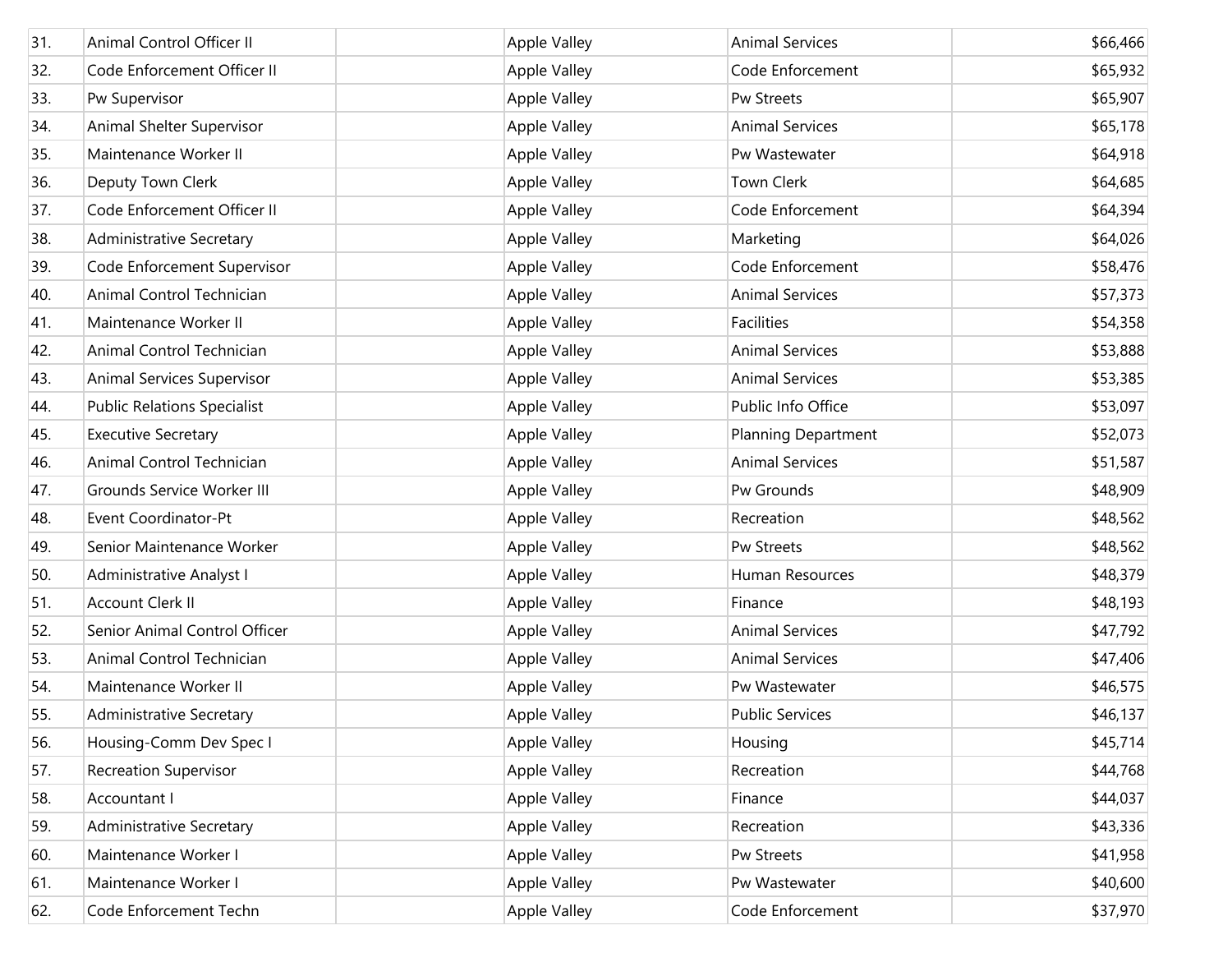| 63. | <b>Animal Health Assistant</b>     | <b>Apple Valley</b> | <b>Animal Services</b> | \$37,925 |
|-----|------------------------------------|---------------------|------------------------|----------|
| 64. | Custodian                          | Apple Valley        | Facilities             | \$36,005 |
| 65. | Code Enforcement Officer I         | Apple Valley        | Code Enforcement       | \$35,380 |
| 66. | Maintenance Worker I               | Apple Valley        | Pw Streets             | \$34,489 |
| 67. | Account Clerk II                   | Apple Valley        | Finance                | \$34,099 |
| 68. | Custodian                          | Apple Valley        | Facilities             | \$33,620 |
| 69. | <b>Public Relations Specialist</b> | Apple Valley        | Public Info Office     | \$33,180 |
| 70. | Administrative Analyst I           | Apple Valley        | <b>Public Services</b> | \$31,934 |
| 71. | Grounds Services Worker II         | Apple Valley        | Pw Grounds             | \$31,295 |
| 72. | Deputy Town Clerk                  | Apple Valley        | Town Clerk             | \$31,023 |
| 73. | Grounds Services Worker II         | Apple Valley        | Pw Grounds             | \$30,942 |
| 74. | Account Clerk II                   | Apple Valley        | Finance                | \$29,964 |
| 75. | Maintenance Worker II              | Apple Valley        | Pw Streets             | \$29,744 |
| 76. | Deputy Town Clerk                  | Apple Valley        | Town Clerk             | \$29,252 |
| 77. | Animal Services Assistant          | Apple Valley        | <b>Animal Services</b> | \$28,875 |
| 78. | Animal Control Technician          | <b>Apple Valley</b> | <b>Animal Services</b> | \$28,844 |
| 79. | Custodian                          | Apple Valley        | Facilities             | \$28,180 |
| 80. | Grounds Services Worker II         | <b>Apple Valley</b> | Pw Grounds             | \$27,614 |
| 81. | Grounds Services Worker I          | Apple Valley        | Pw Grounds             | \$26,910 |
| 82. | Senior Office Assistant            | <b>Apple Valley</b> | Recreation             | \$25,413 |
| 83. | Grounds Services Worker I          | Apple Valley        | Pw Grounds             | \$25,193 |
| 84. | Accountant I                       | <b>Apple Valley</b> | Finance                | \$25,159 |
| 85. | Senior Animal Services Specialist  | Apple Valley        | <b>Animal Services</b> | \$24,278 |
| 86. | <b>Recreation Assistant</b>        | <b>Apple Valley</b> | Recreation             | \$23,928 |
| 87. | Comm Enhancement Officer           | <b>Apple Valley</b> | Code Enforcement       | \$23,804 |
| 88. | Animal Services Assistant          | Apple Valley        | <b>Animal Services</b> | \$23,555 |
| 89. | <b>Recreation Assistant</b>        | Apple Valley        | Recreation             | \$22,796 |
| 90. | Custodian                          | Apple Valley        | Facilities             | \$21,881 |
| 91. | Office Assistant                   | Apple Valley        | Recreation             | \$21,440 |
| 92. | Human Resources Analyst            | Apple Valley        | Human Resources        | \$21,289 |
| 93. | Custodian                          | Apple Valley        | Facilities             | \$20,742 |
| 94. | Maintenance Worker II              | Apple Valley        | Pw Streets             | \$20,698 |